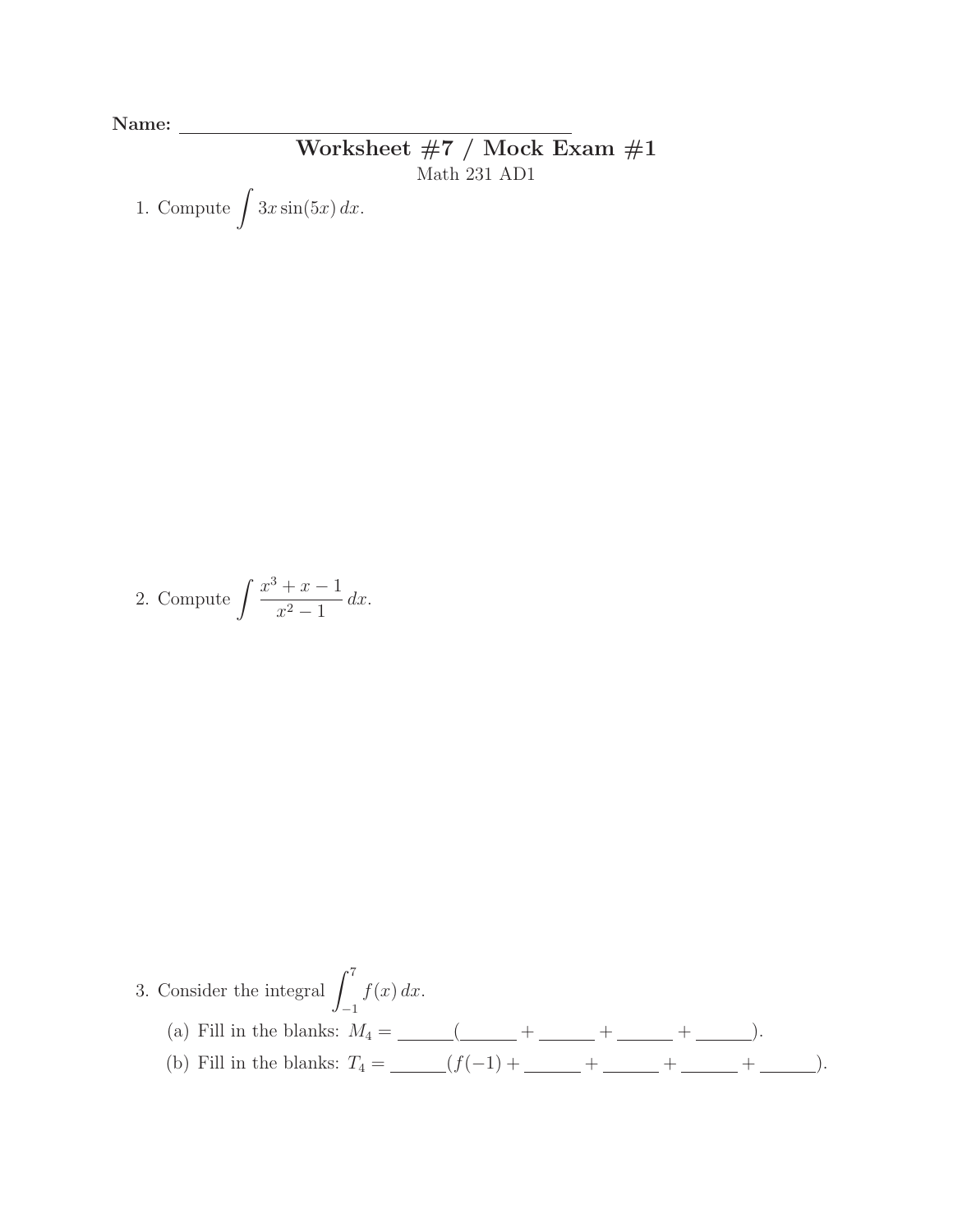4. Compute 
$$
\int \sin^3(x) \sec^4(x) dx
$$
.

5. Compute 
$$
\int \frac{1}{4x^2 + 1} dx.
$$

6. Write the partial fraction decomposition of  $\frac{3x^6 - 4x^2 + 61}{6}$  $\frac{-4x+61}{x^6-x^2}$ . *Don't* find the coefficients.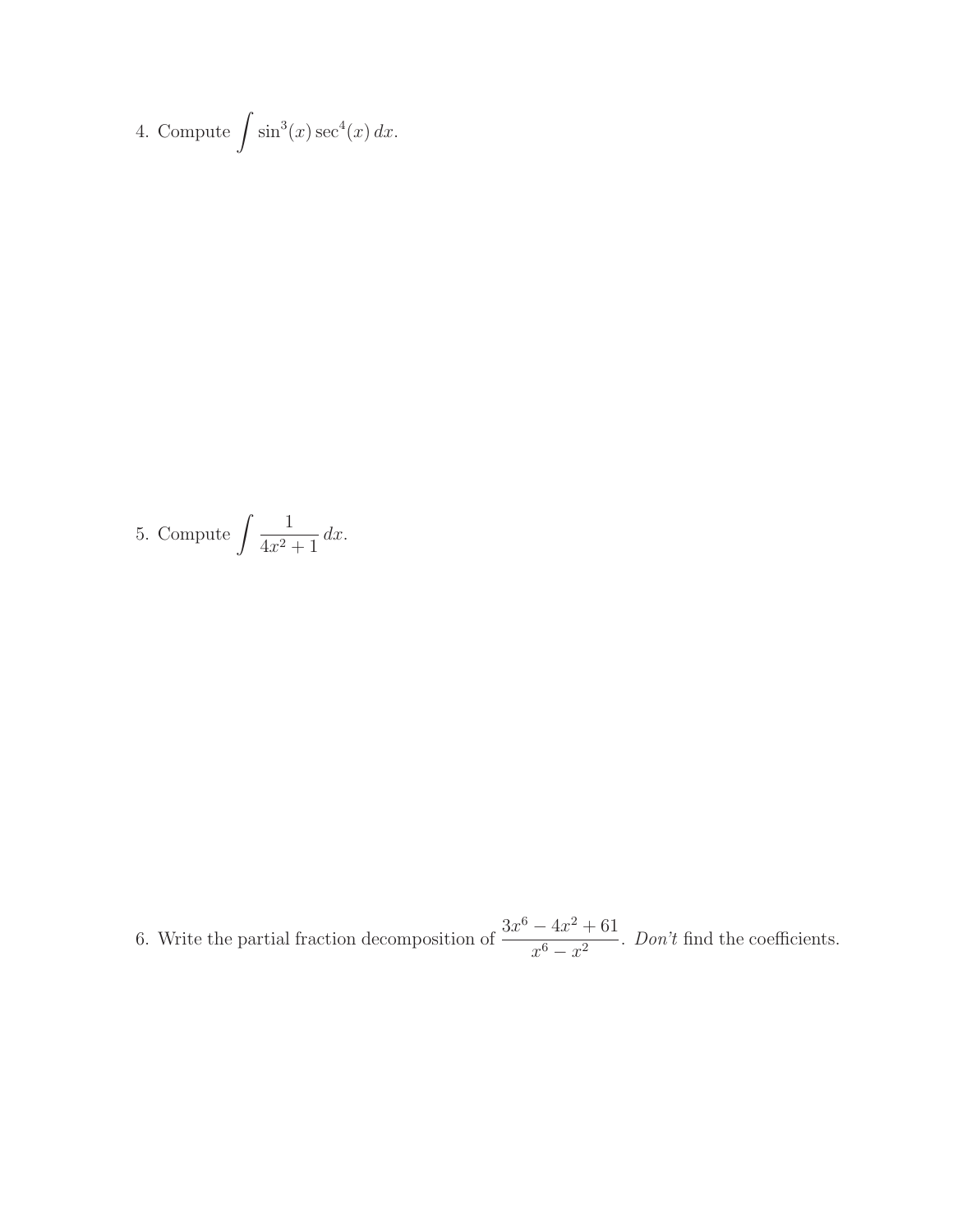7. Compute  $\int e^{\sqrt{x}} dx$ .

8. What is the volume obtained by rotating the graph of  $\frac{1}{x}$  from 1 to  $\infty$  about the *x*-axis?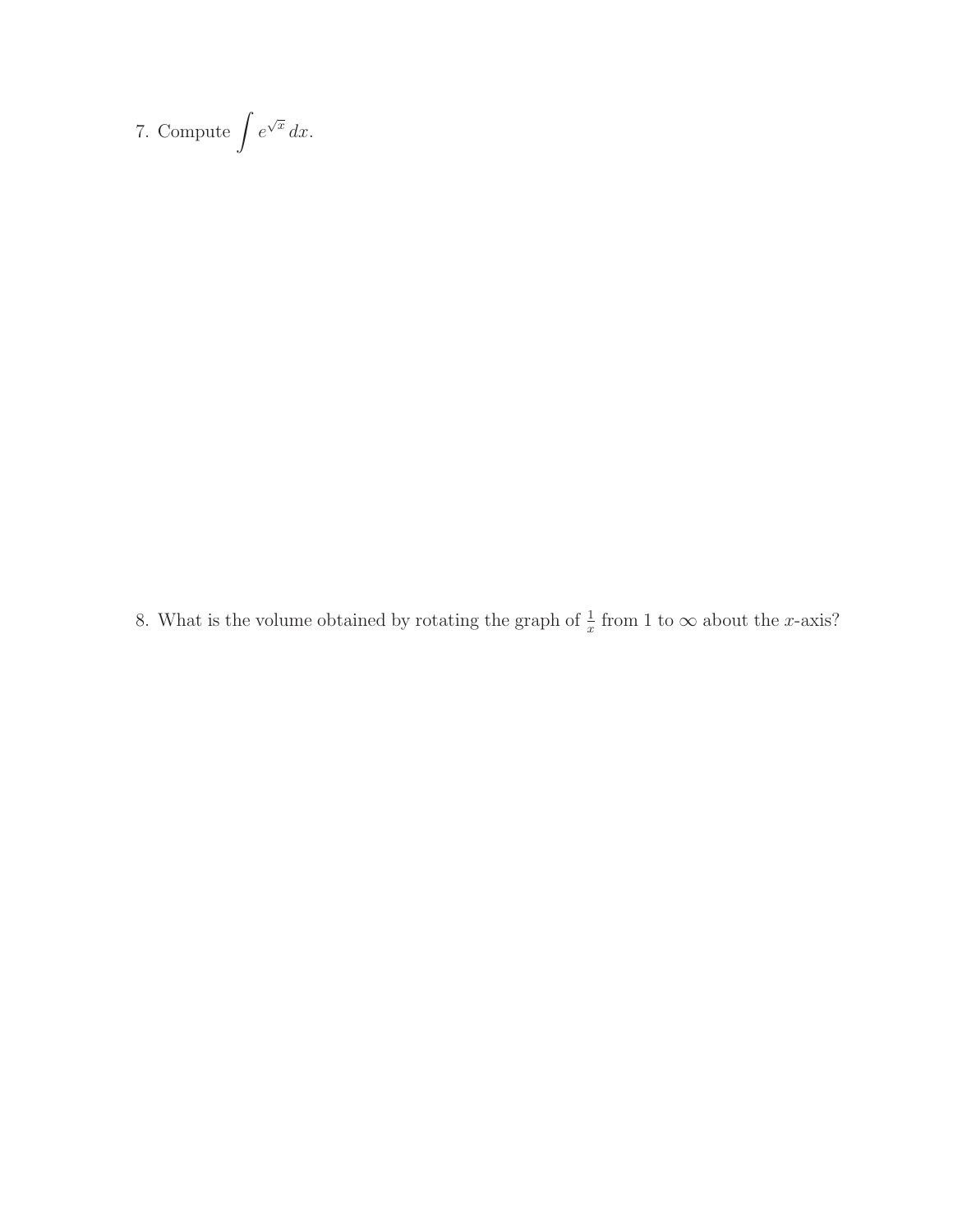9. Evaluate (or prove divergent)  $\int_1^2$  $\theta$ 2  $x^2 - 1$  $dx$ .

10. Use the comparison test to determine whether  $\int_{-\infty}^{\infty}$ 1  $e^{-x}$  $\frac{d}{dx}$  converges or diverges.